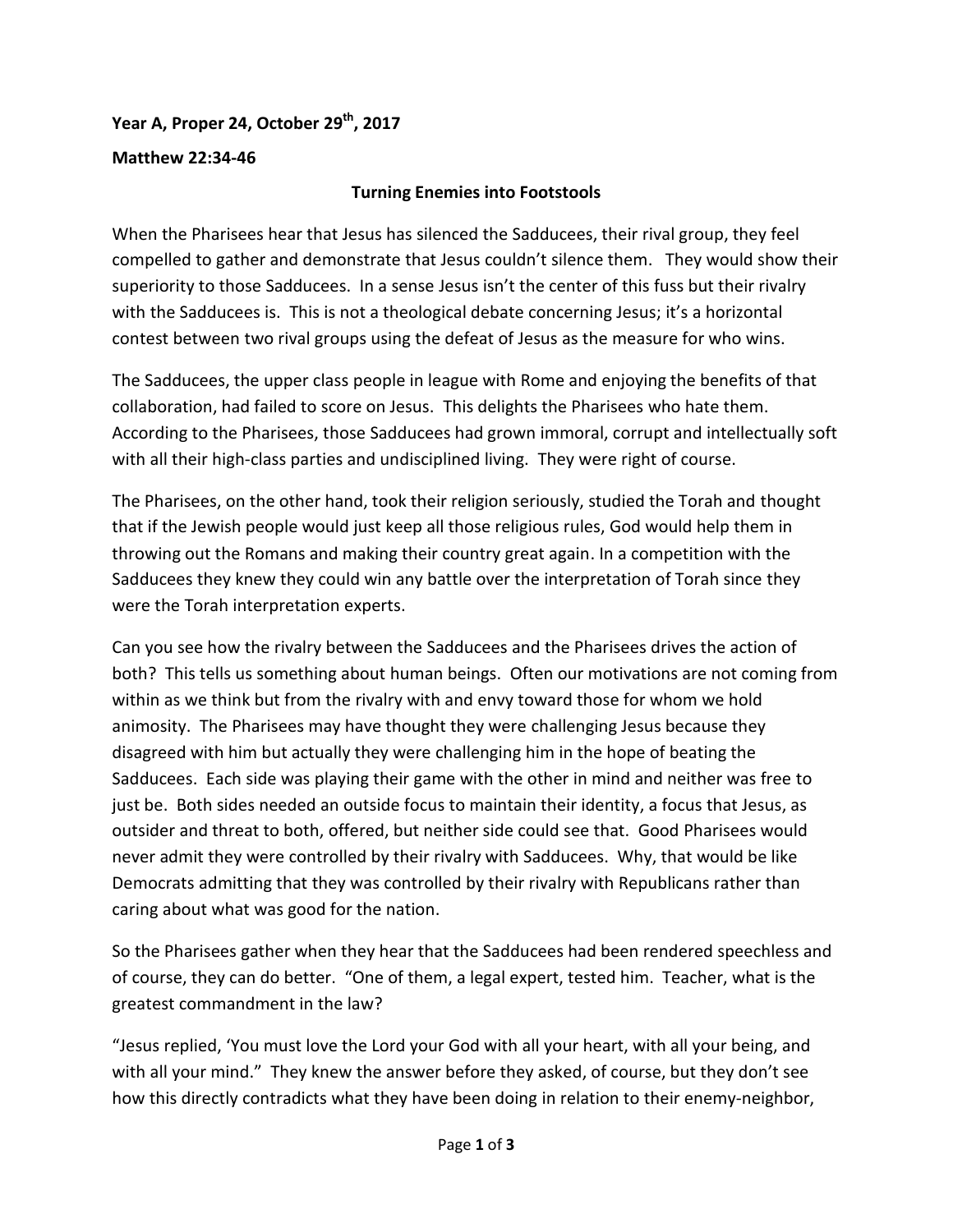the Sadducees. Has their attention been on God, with all their heart, being and mind? No, it has been on the Sadducees and how they hoped to best them.

Jesus' answer is impeccably correct and then he continues, "This is the first and greatest commandment. And the second is like it: 'You must love your neighbor as you love yourself.'" This is where it gets a little dicey. Who is their neighbor? Could it be the Sadducees!! How can you be in rivalry and at the same time claim to love them as much as yourself? Rivals like to win. Rivalry and love don't mix. The whole reason for gathering and asking Jesus their question was to show they were better than the Sadducees.

Jesus concludes, "All the law and the Prophets depend on these two commands." Jesus extends his comments beyond the law, the Pharisee's area of expertise, to include the prophets. The prophets were always very aware of how people actually treated one another. The Pharisees are not as in charge of this conversation as they had hoped. The specter of losing like the Sadducees had, began to take form.

Jesus now takes center stage and he has a question for them. His question parallels theirs in asking for their understanding of what is most important. They want to know his take on the greatest commandment; he wants to know their take on the Messiah. "What do you think about the Messiah? Whose son is he?" Jesus asks. It's the simplest question in the world and the answer is so obvious. "David's son, they replied." The specter of losing dissipates slightly.

Their thinking, "Jesus, is that the best you can do?" But Jesus hasn't finished yet.

He goes on. "How is it then that David by the Spirit calls him Lord, saying, 'The Lord said to my Lord, "sit at my right hand, until I put your enemies under your feet"'? Jesus quotes Psalms110:1 and suggests that God said to the Messiah "sit at my right hand, until I put your enemies under your feet." So the Messiah, David's Son sits at the right hand of God and will do so until the Messiah's enemies are all footstools for him and still David calls this Messiah his Lord. How do you explain this, Jesus asks? "Nobody was able to answer him. And from that day forward nobody dared ask him anything."

With this quote Jesus has created an interpretive stumbling block that can't help but trip the Pharisees. The only resolution to it is to either accept the mystery of God that goes beyond their laws and interpretations or to posit that the Messiah is both human and divine and operates outside time. After all, he existed before David and yet is David's son. This puts the Pharisees, so proud of their comprehensive theology, out of control. Something is happening beyond their understanding. Their world view, built on their having everything figured out, is beginning to come undone. A crack has opened and they dare not ask him any more questions lest it grow.